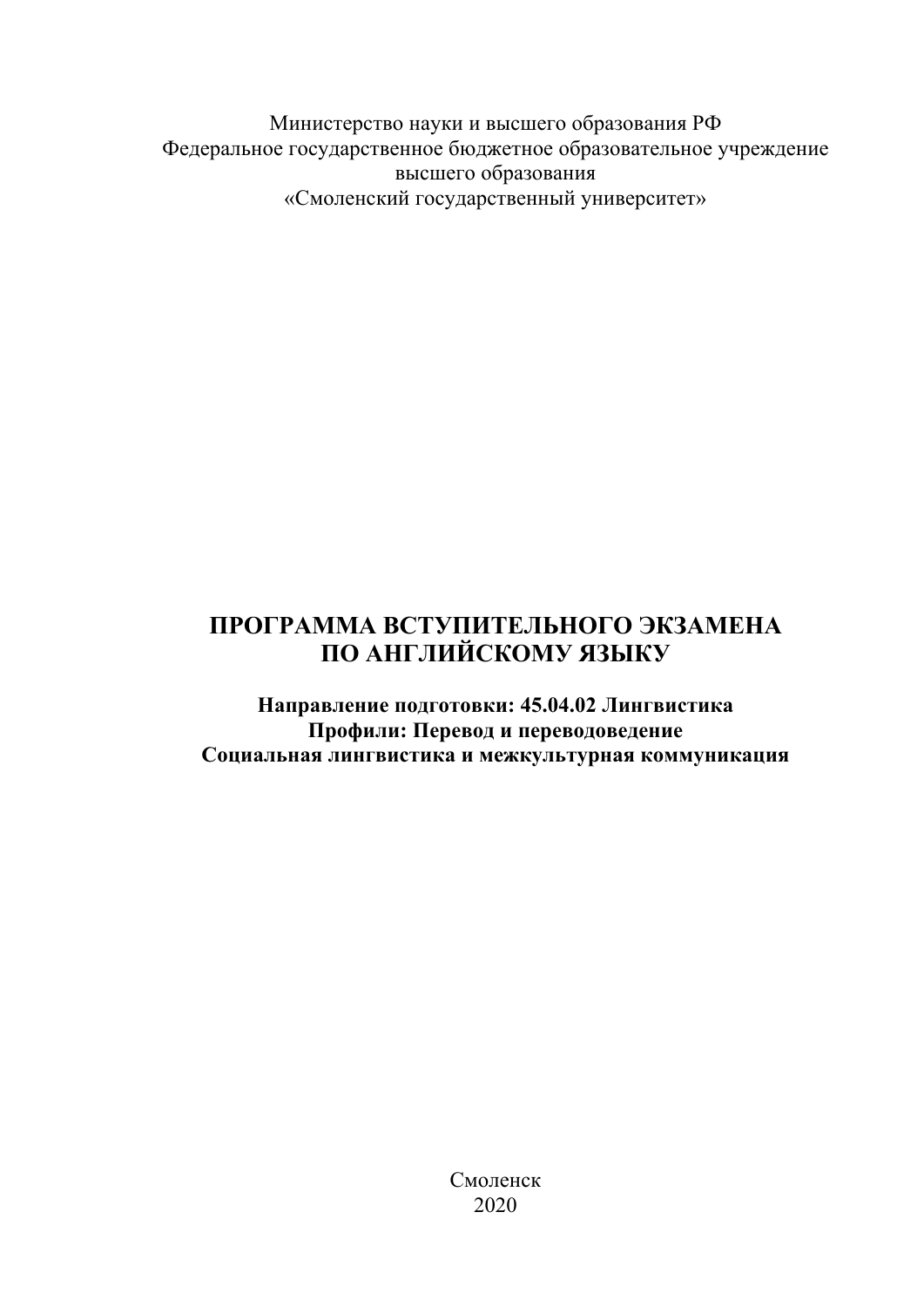## **РАЗДЕЛ 1. СОДЕРЖАНИЕ ВСТУПИТЕЛЬНОГО ЭКЗАМЕНА**

Абитуриент, сдающий экзамен по английскому языку в магистратуру, должен показать знания, навыки и умения по всем видам речевой деятельности в следующем объеме:

1) специфика артикуляции звуков, интонации, акцентуации и ритма нейтральной речи в изучаемом языке; основные особенности произношения, характерные для сферы профессиональной коммуникации; чтение транскрипции;

2) лексический минимум в объеме 4000 учебных лексических единиц общего и терминологического характера;

3) дифференциация лексики по сферам применения (бытовая, терминологическая, общенаучная, официальная и др.);

4) свободные и устойчивые словосочетания; фразеологические единицы; основные способы словообразования;

5) грамматические навыки, обеспечивающие коммуникацию общего характера без искажения смысла при письменном и устном общении; основные грамматические явления, характерные для профессиональной речи; 6) понятие об обиходно-литературном, официально-деловом, научном стилях, стиле художественной литературы, основные особенности научного стиля;

7) культура и традиции стран изучаемого языка, правила речевого этикета;

8) говорение: диалогическая и монологическая речь с использованием наиболее употребительных лексико-грамматических средств в основных коммуникативных ситуациях неофициального и официального общения, основы публичной речи (устное сообщение, доклад);

9) аудирование: понимание диалогической и монологической речи на слух в сфере бытовой и профессиональной коммуникации;

10) чтение: тексты общего характера и тексты по профилю специальности;

11) письмо: аннотация, реферат, тезисы.

## **РАЗДЕЛ II. СПИСОК ЛИТЕРАТУРЫ**

#### **Основная литература**

1. Учебник английского языка. Под ред. В.Д. Аракина. – М.: Владос, 2005.

2. Истомина Е.А., Саакян А.С. Английская грамматика. – М.: Эк со-Пресс, 2014.

3. Evans. Round-Up 6 (English Grammar Practice). Teacher's Book Автор: Evans V. Издательство: Pearson Longman Год издания: 2011

4. Л.А. Ерофеева. Учебник современного английского языка. English to Enjoy. – М.: Восток- Запад, 2007.

5. Разговорный английский (Conversational English) (advanced). В. Войтенок,

А. Войтенко. – М.: Айрис Пресс, 2007.

6. Английский язык для студентов университетов. Чтение, письменная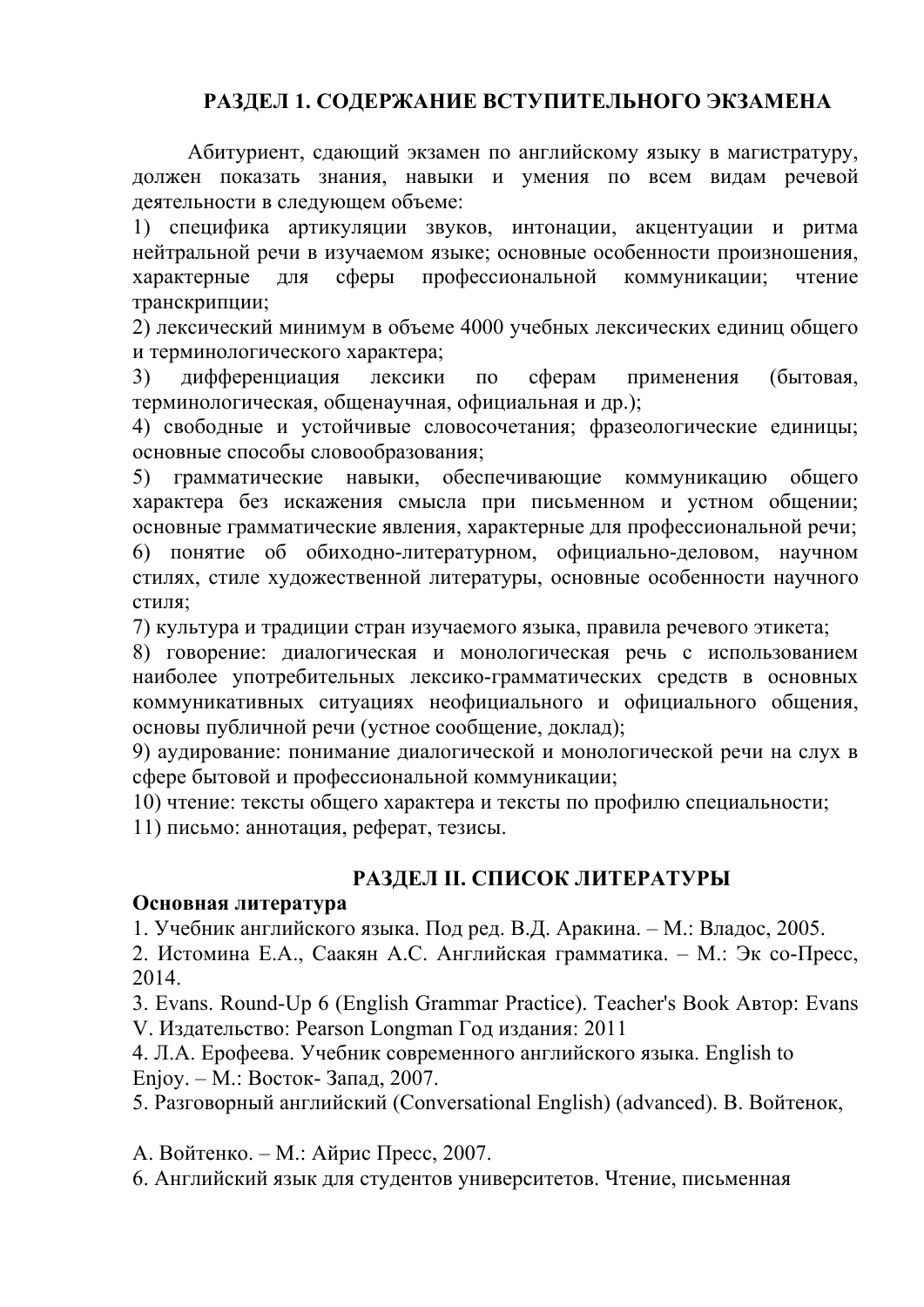практика и практика устной речи. English for University Students. Reading, Writing and Conversation: учебник для студ. филол. и лигв. фак. высш. учеб. заведений в 2 ч.[ С. И. Костыгина и др.] – М.: Издательский центр «Академия», 2006.

7. English Pronunciation in Use. Elementary. Jonathan Marks. - Cambridge University Press, 2007.

8. Key Words for Fluency (pre-intermediate, intermediate, advanced collocation practice) George Woolard. - Thomson, 2005.

9. English Phrasal Verbs in Use. Michael McCarthy, Felicity O'Dell. - Cambridge University Press, 2004.

## **Дополнительная литература**

1. Матюшкина – Герке Т.И. и др. Practical Grammar in Patterns, 3rd Edition. – М.: Наука, 2001.

2. R. Murphy. English Grammar in Use, 2nd Edition. – Cambridge University Press, 1997.

3. B. Hartley & P. Viney. Streamline English. – Oxford University Press, 1994.

4. Узкий А.Ф. Правила чтения английских слов. – Спб.: Антология, 2003.

5. English Pronunciation in Use. Mark Hancock. - Cambridge University Press, 2003.

6. Test your English Vocabulary in Use (upper-intermediate). Michael McCarthy, Felicity O'Dell. - Cambridge University Press, 2001.

7. English Vocabulary in Use (pre-intermediate, intermediate). Stuart Redman. - Cambridge University Press, 1997.

8. English Vocabulary in Use (upper-intermediate, advanced). Michael McCarthy, Felicity O'Dell. - Cambridge University Press, 1994.

9. П.П. Литвинов. Учим английский по -новому. Изучение английского языка с помощью глагольных словосочетаний. – М.: Астрель: АСТ, 2005.

10. И. В. Ширяева. Разговорный английский в диалогах. – Спб.: Каро, 2006.

11. Oxford Learner's Grammar. Grammar Builder. John Eastwood. Oxford University Press. 2005.

12. Матюшкина-Герке Т.И., Балашова С.П., Броссе Н.Н., Иванова Л.Л., Кузьмичева Т.Н., Чахоян Л.П. Английский язык: Учебник для I курса филологических факультетов. Издание 10-е. - М.: ГИС, 2008.

13. Матюшкина-Герке Т.И., Кузьмиче ва Т.Н., Иванова Л.Л. A book for Aural/Oral work. Пособие для аудирования и навыков устной речи к учебнику английского языка для I курса филологических факультетов. :М.: ГИС, 2008. 14. Журналы "Cool English" №9-48.

## **РАЗДЕЛ III. КРИТЕРИИ ОЦЕНИВАНИЯ ВСТУПИТЕЛЬНОГО ИСПЫТАНИЯ**

#### **Форма проведения вступительного испытания** Экзамен проводится в форме теста.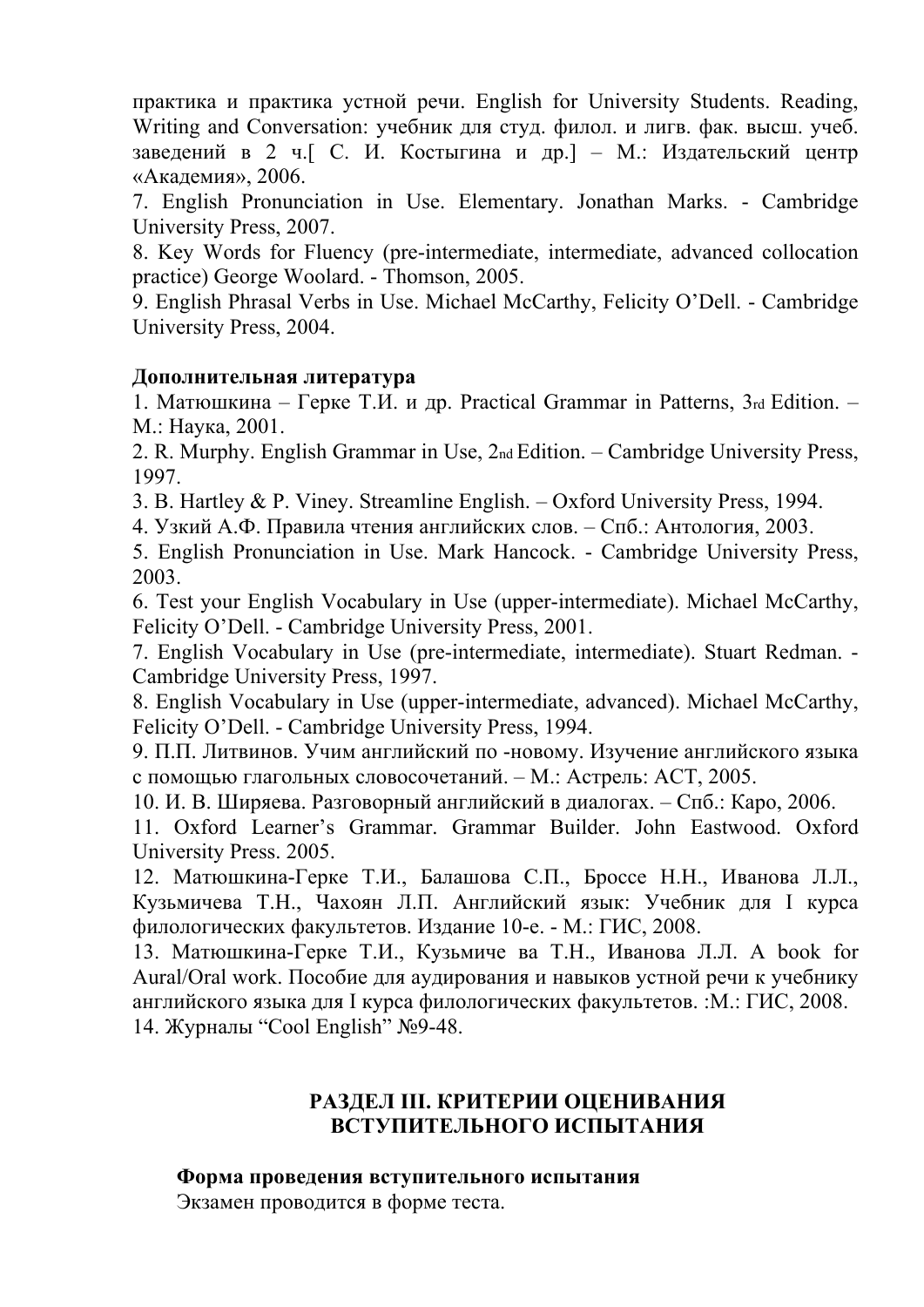#### **Продолжительность вступительного испытания**

На подготовку ответов на экзаменационные вопросы отводится один астрономический час (60 минут).

#### **Структура вступительного испытания**

Тест состоит из 29 заданий, которые организуются в пять разделов: A, B, C, D. E. Данные разделы посвящены проверке следующих языковых навыков: А – фонетических, В – лексических, С – морфологических, D – понимания текста, Е – синтаксических.

#### **Шкала оценивания**

Оценивается работа по 100-бальной системе. За каждое правильно выполненное задание разделов В и С выставляются 3 балла, разделов А и D – 4 балла, раздела Е – 5 баллов. За каждое неправильно выполненное задание выставляется 0 баллов. Максимальный балл – 100.

## **РАЗДЕЛ IV. ПРИМЕР ЭКЗАМЕНАЦИОННОГО ТЕСТА**

## **A. Find the word in which the underlined part is pronounced differently from the others.**

|            | 1. a) sward b) dwarf | c) ward d) barn |           |
|------------|----------------------|-----------------|-----------|
| 2. a) bids | b) says c) bets      |                 | d) phones |

## **B. Choose the right variant.**

- 3. What are you looking … ? Gloves, I can't find them. a) on b) at c) of d) for
- 4. I can work … the day-time but not at night.

a) at b) on c) in d) for

5. The cost of living has … again.

a) risen b) rose c) raised d) lifted

- 6. He phoned to say he … his bag on the plane.
	- a) forgot b) had forgotten c) had left d) left
- 7. He is by no … intelligent, he's just lazy.
	- a) consideration b) means c) way d) degree
- 8. They … the sick man on the bed.
	- a) lain b) lay c) laid d) lied
- 9. He got on the bus but tried not to pay his … .
	- a. a) ticket b) journey c) place d) fare

## **C. Choose the right variant.**

10.You must have as … sugar as possible.

a) few b) little c) a few d) a little

11."Who … the textbooks today?" the teacher asked angrily.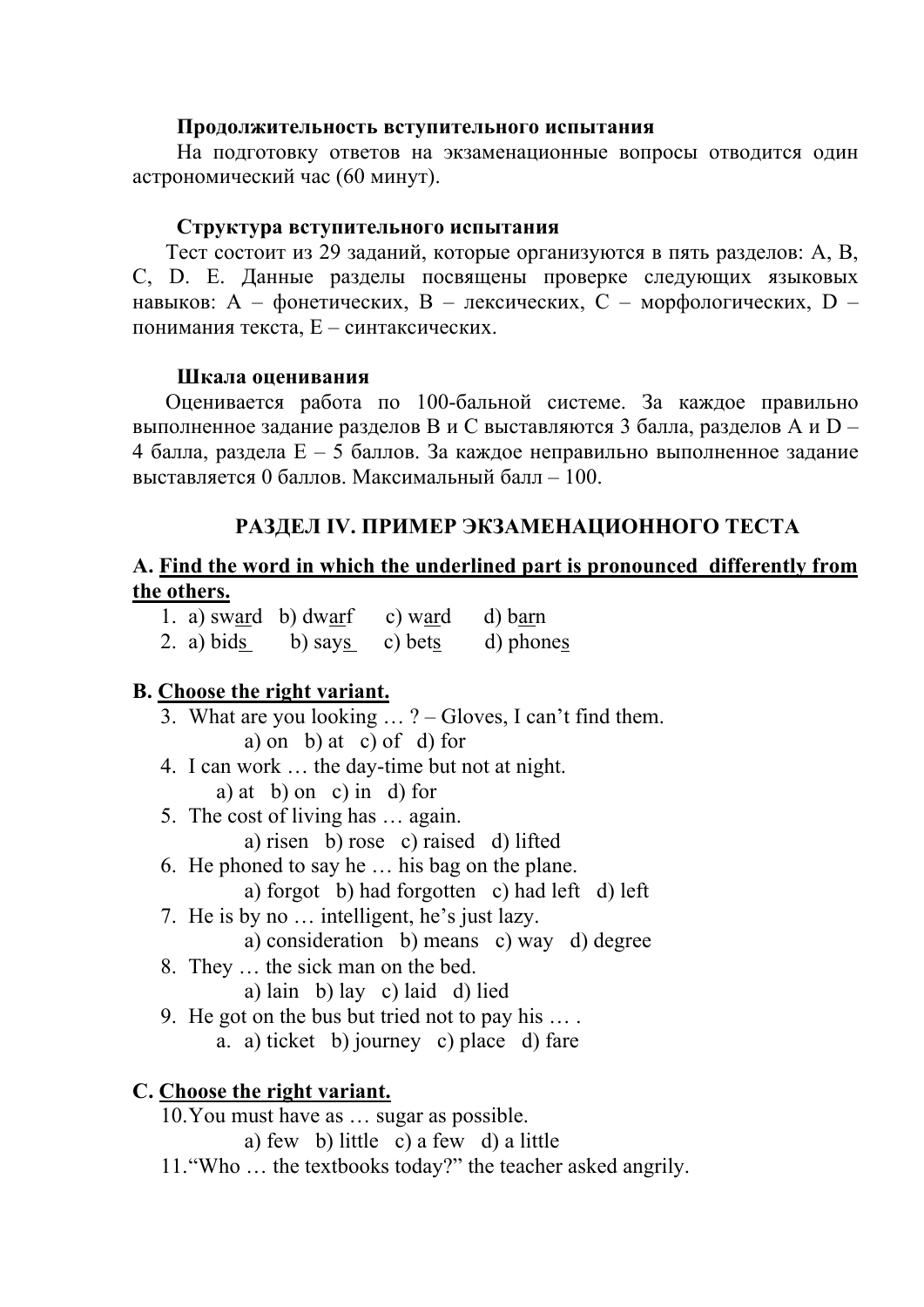a) haven't brought b) have brought c) don't bring d) hasn't brought

12. … older are you than your sister?

a) how more b) how much c) how much more d) how many 13.Nobody knew if he … the head of the firm.

> a) is appointed b) has appointed c) will be appointed d) would be appointed

14.My child eats well. So … Mary's.

a) is b) does c) has d) doesn't

15.Neither Ann nor her sister … to go to the disco tonight.

a) intend b) don't intend c) doesn't intend d) intends.

16.The … you pay, the … services you get.

a) less … fewer b) more … less c) less … better d) less … less 17.I'm going to Paris next week. When I … there, I hope to visit a friend of mine.

a) shall be b) will be c) am d) be

18.She didn't tell … about her plans.

a) none b)nobody c) anybody d) somebody

19.How much money … to bring?

a) need I b) do I need c) shall I d) must I

20.Many different languages … in Europe.

a) are speaking b) are spoken c) speak d) spoke

## **D. Read the text and choose the right variant.**

#### *Philanthropy*

Philanthropy is defined as the love of humanity. A modern definition is "private initiatives, for the public good, focusing on quality of life", which combines an original humanistic tradition with a social aspect developed in the 20th century.

Growing up in this state, I dreamed of attending a college one day. On fall Saturdays at the stadium, I caught a glimpse of the brick buildings and tree-lined walkways. I knew they led to information, knowledge, and a whole tribe of new minds to connect with. When the day finally came to unpack my few belongings in the residence hall, I knew I was finally where I had always wanted to be. My years on campus certainly lived up to the anticipation. The classes, professors, friends, and opportunities created a life-changing experience.

Philanthropy is a critical part of the life and success of the whole local community, and college in particular. As a board member of the Center for Advancement, I have seen firsthand the joy of our alumni and friends as they make a difference in the life of this institution. **They** are delighted to pay it forward as they understand what college means to them. As a student, one does not always value how much the path was paved by those who have gone before, those who have an ability to give back. Now that my friend and I have made this community our family's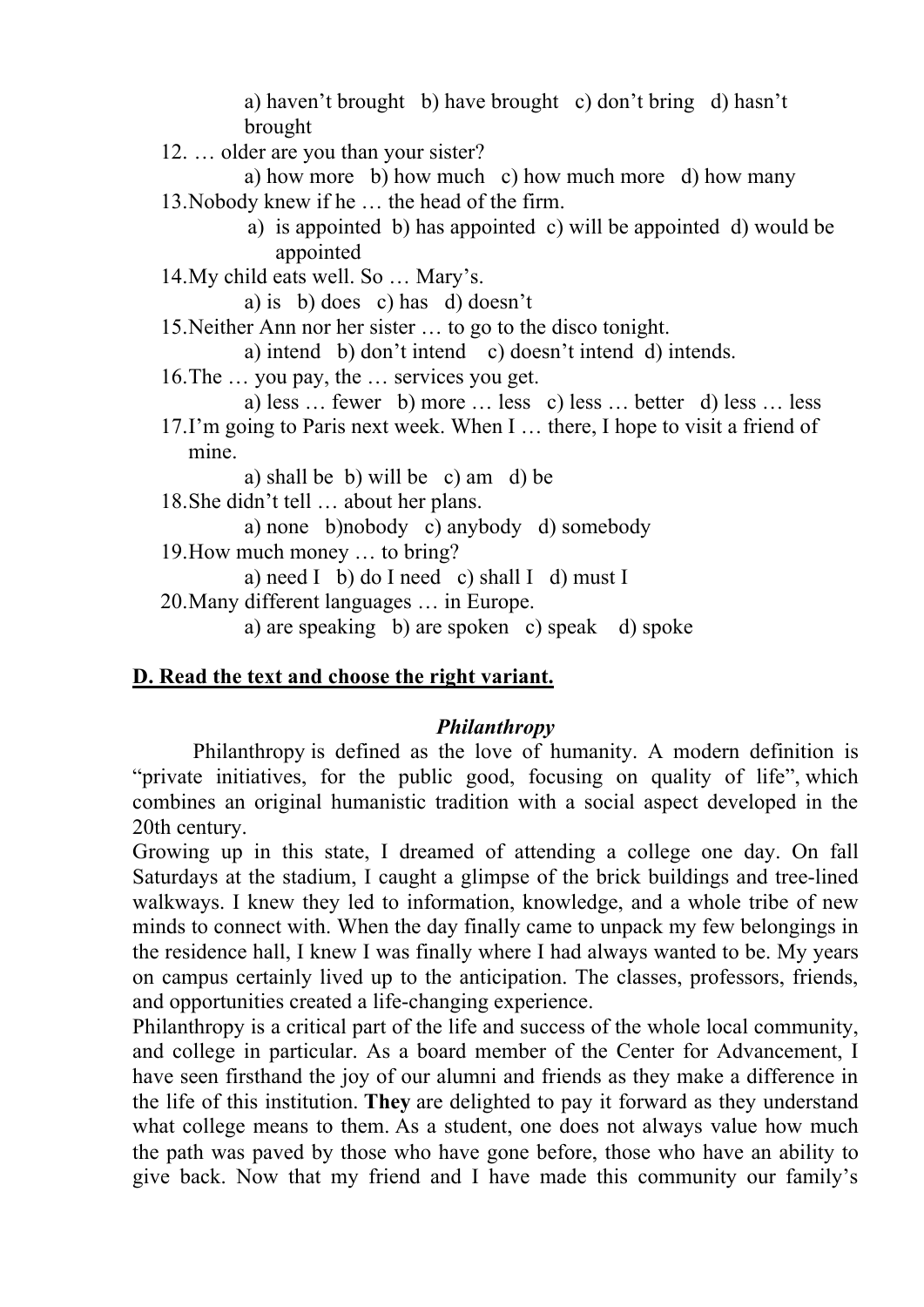home, we have a much better understanding of how vital the long-term success of the college is for our entire state.

Through my involvement with the Center for Advancement, I truly witness the breadth of areas one can support. This institution is doing incredible researching, educating, and programming in so many areas. And our donors can discover their passion and connect in a meaningful way that goes beyond the dollars given. Whether it is the joy of the written word, the connection to first-generation college students, the atmosphere of a football Saturday, or a desire to support the cure for a hereditary medical condition, our donors become a part of the life of the college.

I have also seen philanthropy directly affect the life of the college from my experience in the Department of Finance. I work with students who have the opportunity to attend college because of the financial assistance they receive from our donors. Continued support has fostered the enhanced facility we work in today which has been reconfigured to remain relevant to today's needs. The educational experience is much richer because of the generosity of others. Our new auditorium is one shining example that we are proud to support. Not only is this facility a marvel of world-class architecture and programming, it also strives to make the arts accessible to all citizens. These experiences spark curiosity and imagination in audiences, young and old, to remind us what it means to be alive in this era of technology and separation.

Different funds provide a real-life working experience that is as relevant as any internship. Through philanthropy, students and faculty are able to use technology that could not be supported with tuition dollars. Private gifts also allow us to assist our faculty, who are the life of the institution, and provide our students a top-notch education.

 Every dollar of support to the university today replays itself over and over as successive generations of learners have an opportunity to develop the skills they need to save lives, shape minds, and transform our future. One of the values we hope to instill in our children is the understanding of the value of giving back.

#### 21.The author's childhood dream was to …

- a) enter a college.
- b) change her life.
- c) leave the state she grew up in.
- d) visit a college campus.

22.The pronoun *They*, as used throughout paragraph 3, refers to …

- a) future graduates.
- b) former students.
- c) board members.
- d) the author's friends.